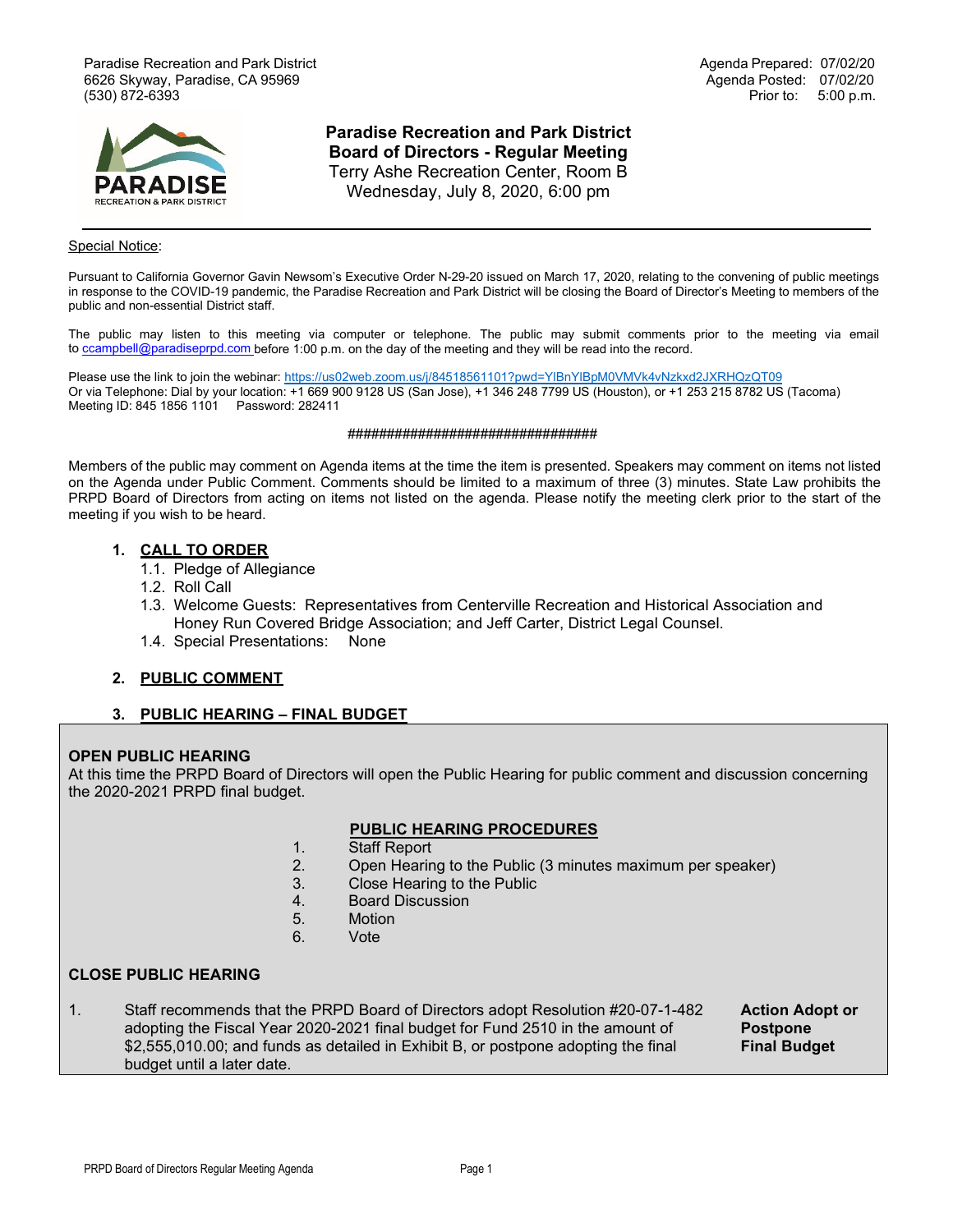## **4. CONSENT AGENDA**

- 4.1. Board Minutes: Regular Meeting Minutes of June 10, 2020
- 4.2. Correspondence: Butte County Public Health Department Swim Scholarship confirmation for the 2020 Swim Season.
- 4.3. Payment of Bills/Disbursements (Warrants and Checks Report). Check #051089 to and including #051231 in the total amount of \$130,077.14 including refunds and/or void checks reported.
- 4.4. Information Items (Acceptance only): None

# **5. COMMITTEE REPORTS**

5.1 Finance Standing Committee (McGreehan/Rodowick)

The Committee met on June 25, 2020 to (1) Review Investment Strategy; and (2) in Closed Session pursuant to California Government Code Section 54956.9 – Potential Litigation – Action vs. PG&E for Camp Fire Losses. *A written report of this meeting will be reviewed*

## *5.2* Personnel Standing Committee (Van Roekel/Bellefeuille)

The Committee met on July 7, 2020 to (1) Review revisions to job descriptions for recommendation to the full Board of Directors for consideration and possible approval; and (2) Closed Session pursuant to California Government Code Section 54957, Employment Review, Evaluation, and Consideration of Employment Agreement Amendment - District Manager. *An oral report of this meeting will be discussed*

## **6. REPORT**

- 6.1. District Report
- 6.2. Board Liaison Reports (Oral Reports)

## **7. CLOSED SESSION**

- 7.1. Pursuant to Government Code Section 54956.9 Conference with legal counsel Potential Litigation – Action vs. PG&E for Camp Fire Losses.
- 7.2. Pursuant to Government Code Section 54956.9 Conference with legal counsel Potential Litigation – Gilbert vs. PRPD.
- 7.3. Pursuant to Government Code Section 54957 Employment Review, Evaluation, and Consideration of Employment Agreement Amendment – District Manager.

# **8. REPORT ON CLOSED SESSION**

## **9. OLD BUSINESS**

9.1. Paradise Unified School District (PUSD) Swim Pool Usage Agreement – The PRPD Board of Directors will consider the approval of the PUSD Swim Pool Usage Agreement and authorize the District Manager to sign the agreement on behalf of the District.

*Recommendation: Approve Agreement as presented and authorize the District Manager to sign the Agreement on behalf of the District.*

## **10. NEW BUSINESS**

10.1. Centerville Recreation and Historical Association (CRHA) Draft Agreement - Staff recommends the PRPD Board of Directors authorize the District Manager to complete the agreement with the Association concerning the District's continued funding support in the amount of \$4,500.00 for Fiscal Year 2020-2021.

## *Recommendation: Authorize the District Manager to complete the Agreement with CRHA.*

10.2. Honey Run Covered Bridge Association Agreement (HRCBA) - Staff recommends the PRPD Board of Directors authorize the District Manager to complete the agreement with the Association concerning the District's continued funding support in the amount of \$4,100.00 for Fiscal Year 2020-2021.